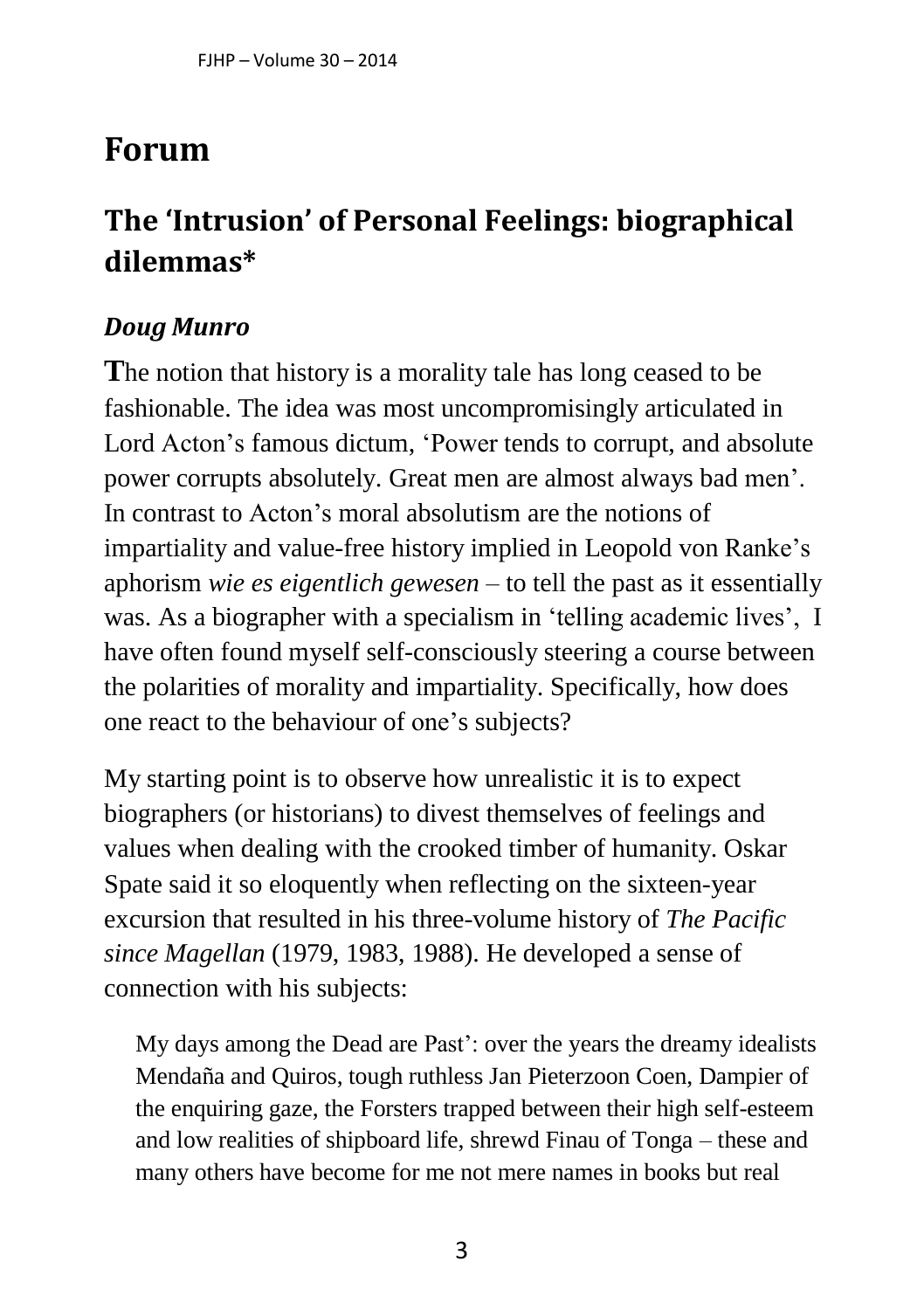people, in their greatnesses and littlenesses, knowing both mortal despair and euphoric joy, servitude and grandeur.<sup>1</sup>

There is no point in attempting to refute or explain away the presence of personal feelings and values in biographical (or historical) work. The prevalence will vary between individual biographers, but they are never far beneath the surface and are integral to biographical writing. Sooner or later one's preferences and antipathies will 'intrude'. I would endorse the words of the sociologist Llewellyn Gross, who disputed the notion of value-free enquiry, pointing out that facts cannot

stand alone as discrete objects of observation in the pristine purity of value neutrality. They are tied by human nature to modes of evaluation rooted in private, public and scientific concerns… To see a fact and describe its occurrence is to appraise it through an angle of vision bound by personal experience, locality and cultural epoch. $<sup>2</sup>$ </sup>

In short, personal feelings – call them values, if you may – are everpresent. It is not a matter denying them or dismissing them as irrelevant or burdensome, but of management – of turning them to best effect, and having a thought-through reason for whatever judgment you make. Besides, so-called objectivity is the fig leaf to cover one's prejudices. To assume the posture of the detached scholar, as Spate put it, is typically a feigned 'impartiality which evades responsibility by saying nothing, the impartiality which

<sup>2</sup> Llewellyn Gross, 'Values and Theory of Social Problems', in Alvin Gouldner and S.M. Miller (eds), *Applied Sociology: opportunities and problems*, New York: Free Press, 1965, 385, quoted in Allen Isaacman, 'Legacies of Engagement: scholarship informed by political commitment', *African Studies Review*, vol.46, no.1, 2003, 6. See also Hugh Stretton, *The Political Sciences: general principles of selection in social science and history*, New York: Basic Books, 1969.

 $1$  O.H.K. Spate, 'The History of a History: reflections on the ending of a Pacific voyage', *Journal of Pacific History*, vol.23, no.1, 1988, 14.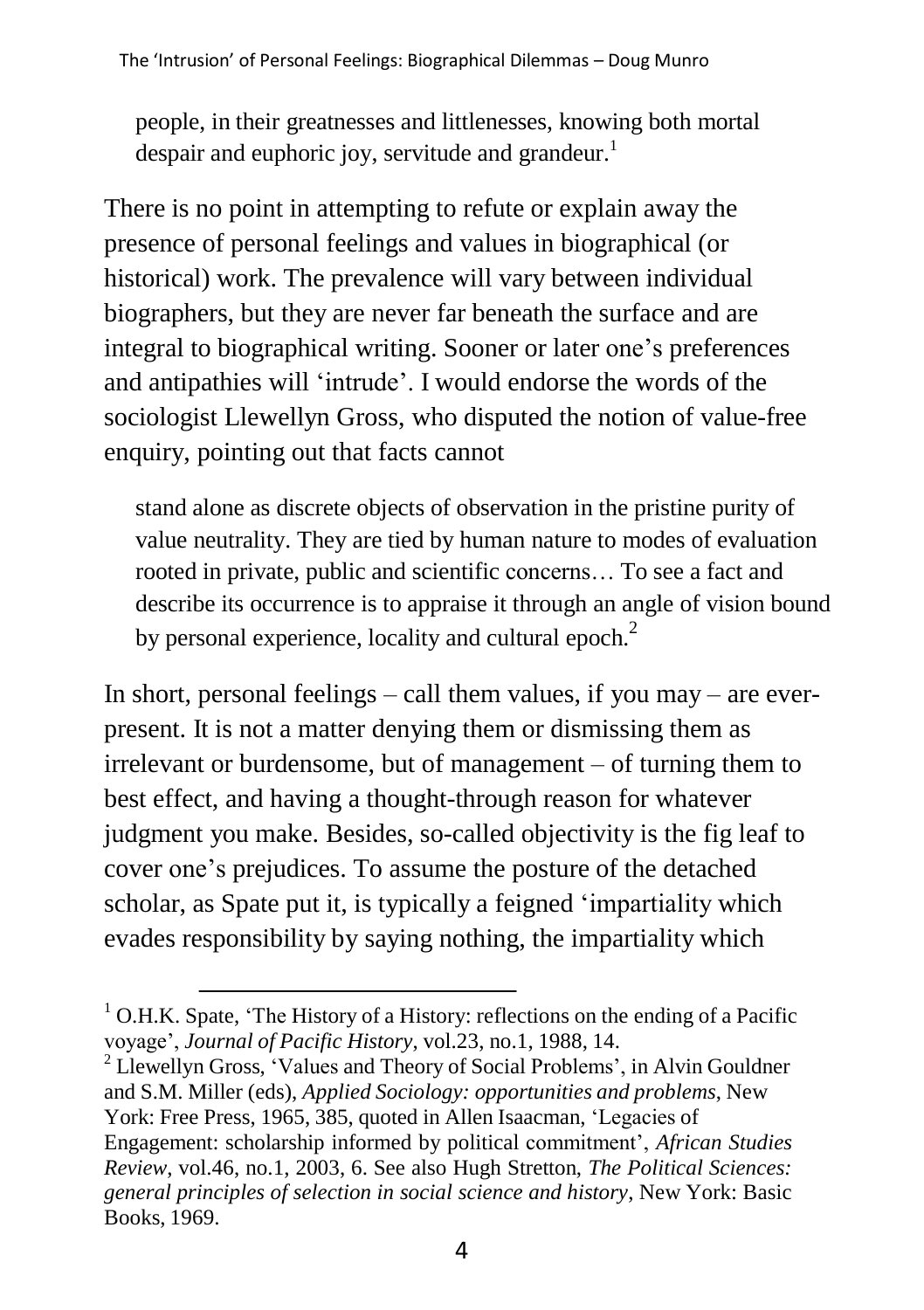masks its bias by presenting slanted facts with an air of cold objectivity – these are a thousand times more dangerous than an open declaration of where one stands; then at least those who disagree can take one's measure with confidence'.<sup>3</sup>

The manner in which values and personal feelings are revealed and expressed is often matters the most. Some people see the world and its people in explicitly moral terms – it is the way they are and nothing will change them  $4$  – but biographers, and academics generally, tend to find that less on the moral front is more. That is to say, that under-statement is better than over-statement. Whatever the excesses of tweeting, serious academics and biographers are more circumspect in print than in the spoken word. Just how much of the passion of personal feelings gets left out of academic works becomes clear from the occasional narratives that hit on a sore point. One of two striking examples is Frank Bongiorno's unalloyed dismay at Tony Blair's dishonesty and lack of principle over the invasion of Iraq: 'The difference between a lie and the truth is for Blair a mere technicality; it's the end that really matters. There was not a word in any of this about the right of citizens to expect their leaders to speak truthfully, in order that they might engage in the political process as well-informed people embedded in relationships based on trust'.<sup>5</sup> The other example involves Robert Dare, who also makes a case for

 $3$  O.H.K. Spate, 'Thirty Years Ago: a view of the Fijian political scene – confidential report to the British Colonial Office, September 1959', *Journal of Pacific History*, vol. 25, no.1, 1990, 103.

<sup>&</sup>lt;sup>4</sup> A number of authors in the *Festschrift* to Ron Crocombe observed this with regard to the man so honoured. The contributors had not conferred with each other beforehand but made their observations autonomously. See Linda Crowl, Marjorie Tuainekore Crocombe and Rod Dixon (eds), *Ron Crocombe e Toa: Pacific writing to celebrate his life and work*, Suva: University of the South Pacific Press, 2013.

<sup>5</sup> Frank Bongiorno, 'Tony's War' (15 December 2009), *Inside Story: current affairs and culture from Australia and beyond*, [http://inside.org.au/tonys](http://inside.org.au/tonys-war/#sthash.yDWVXFsk.dpuf)[war/#sthash.yDWVXFsk.dpuf&](http://inside.org.au/tonys-war/#sthash.yDWVXFsk.dpuf)<http://inside.org.au/tonys-war/>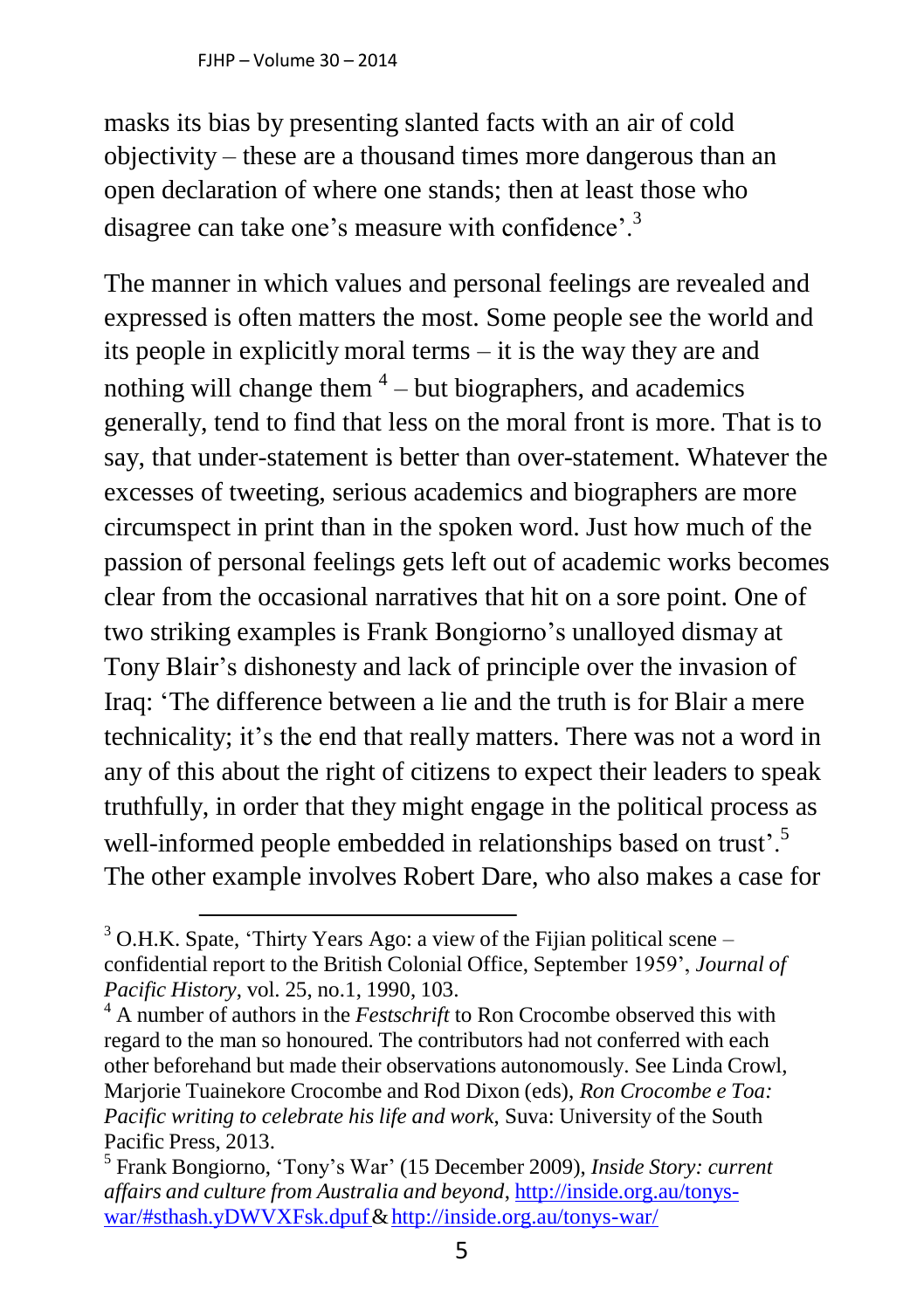morality in political life, on this occasion taking John Howard to task for discarding his undertaking for open and accountable government under his watch. $6$  The difference in these two cases is that Bongiorno's disquiet was expressed in an online-only magazine of current affairs, whereas Dare smuggled his sense of betrayal into an academic article, whose title gives no clue to some of its contents.

More usually, there is a certain circumspection in how disapproval is expressed. When researching his book on the American historical profession, Peter Novick developed

sympathies or antipathies based on information which does not appear in one's text, because it is irrelevant to the issues under discussion. Some of those whom I have encountered in the course of my work I like very much…. Other material I came across left a bad taste… Based on my own values, 'prejudices' if you like, I found a number of eminent figures to be insufferably pompous, arrogant, and self-satisfied. Others, particularly junior historians writing to their seniors, often struck me as sycophantic, self-absorbed, self-pitying 'injustice collectors'.<sup>7</sup>

In keeping with the somewhat genteel conventions of academic discourse, Novick leaves unnamed those just described, although his text does identify the perpetrators of bad behaviour when relevant to his discussion.<sup>8</sup> In the same way, William Palmer erred on the side of discretion. When researching his book on 'the World War II

<sup>6</sup> Robert Dare, 'A Peaceable War Historian: the passions of Trevor Wilson', *War & Society*, vol.23, 2005, 75-87.

<sup>7</sup> Peter Novick, *That Noble Dream: the "objectivity" question and the American historical profession*, Cambridge: Cambridge University Press, 1987, 15.

<sup>8</sup> A reviewer of *That Noble Dream* expressed concern that it might 'inhibit historians from committing their private thoughts to paper in the future. The publication of Novick's book, together with the easy, confidential access to others that long-distance telephone calls provide, may make it impossible to write a sequel to this volume fifty years from now'. See James T. Kloppenberg, 'Objectivity and Historicism: a century of American historical writing', *American Historical Review*, vol. 94, no. 4, 1989, 1014.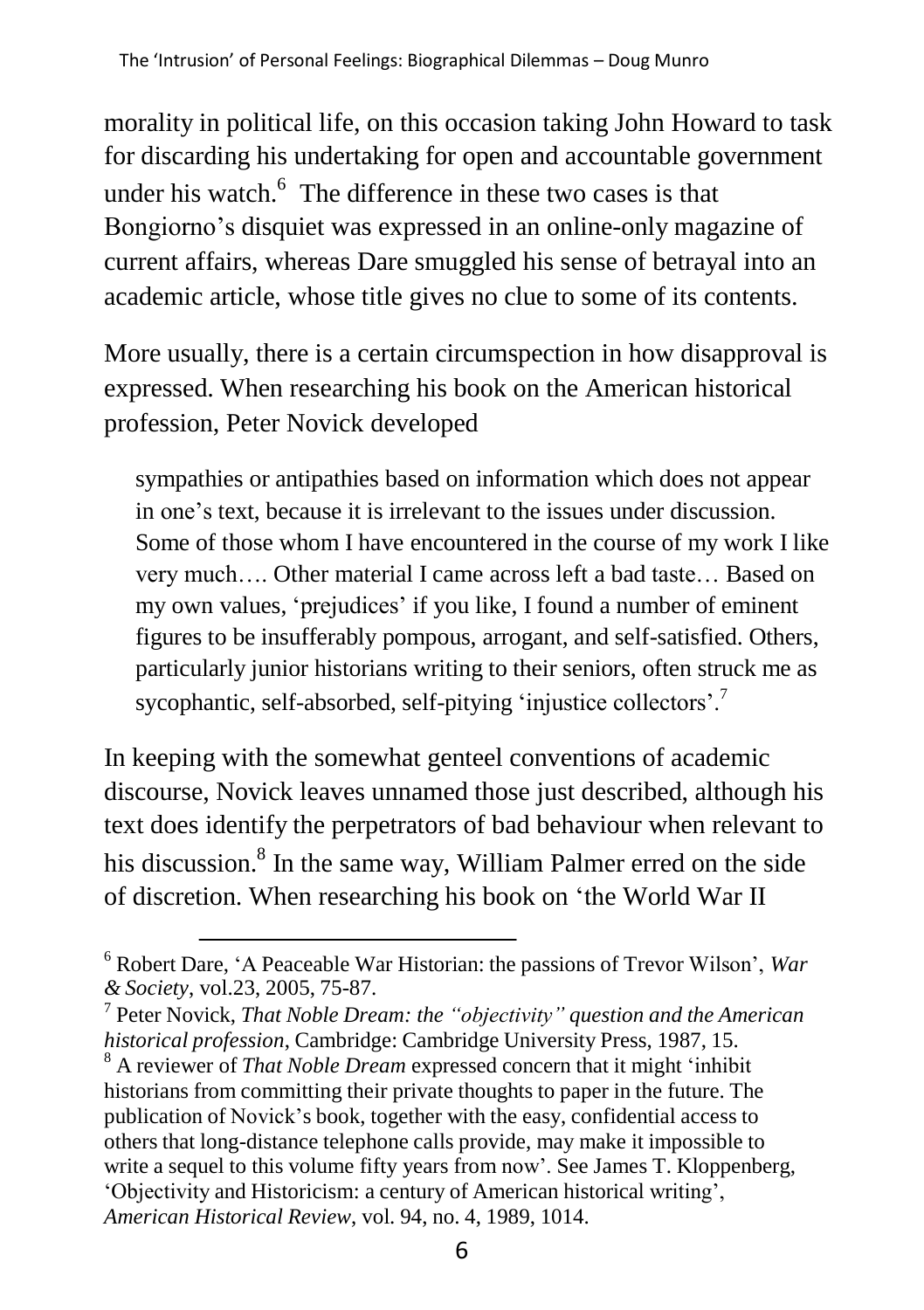generation of historians' in the US and the UK, he was received with discourtesy by some of the historians he wished to interview.<sup>9</sup> Whereas Palmer was generous in acknowledging those who assisted his endeavours, the ill-mannered individuals go unnamed. He also got a taste of the self-absorption referred to by Novick. At the end of one telephone interview, the person on the other end of the line who said, 'Now let's see, you're writing a biography about me, right?<sup>'10</sup> It is tempting for biographers to get their own back in print, but Palmer managed to be even-handed.<sup>11</sup>

\* \* \*

**M**orality is never static. The changing face of what constitutes morality presents an immediate problem to the present discussion. Morality is a relative concept. Today's sins can be yesterday's normalities, or at least they are tolerated. The biographer of the Australian physiologist 'Pansy' Wright admits to 'oscillating between unalloyed admiration for Wright's brilliance and dismay as his insensitivities'.<sup>12</sup> On the latter score, Wright's provocation of female students in lectures at the University of Melbourne with coarse sexual repartee would be a dismissible offence in this day and age. $^{13}$  At the same time, the manner in which some people once

<sup>9</sup> William Palmer, *Engagement with the Past: the lives and works of the World War II generation of historians,* Lexington: University Press of Kentucky, 2001, xiii.

<sup>10</sup> Palmer, *Engagement with the Past*, xv.

 $11$  For example, Yehudi Menuhin's mother emerges badly in Robert Magidoff's biography of her son, presumably because she refused to co-operate with the biographer. See Humphrey Burton, *Menuhen*, London: Faber & Faber, 2000, 351.

<sup>12</sup> Peter McPhee, *'Pansy': a life of Roy Douglas Wright*, Melbourne: Melbourne University Press, 1999, 3.

<sup>&</sup>lt;sup>13</sup> See McPhee, *'Pansy'*, 52, 85. The latter instance reads: 'On one occasion he asked a female student in a lecture "Which male part swells to ten times its normal size when aroused?" When the desperately embarrassed young woman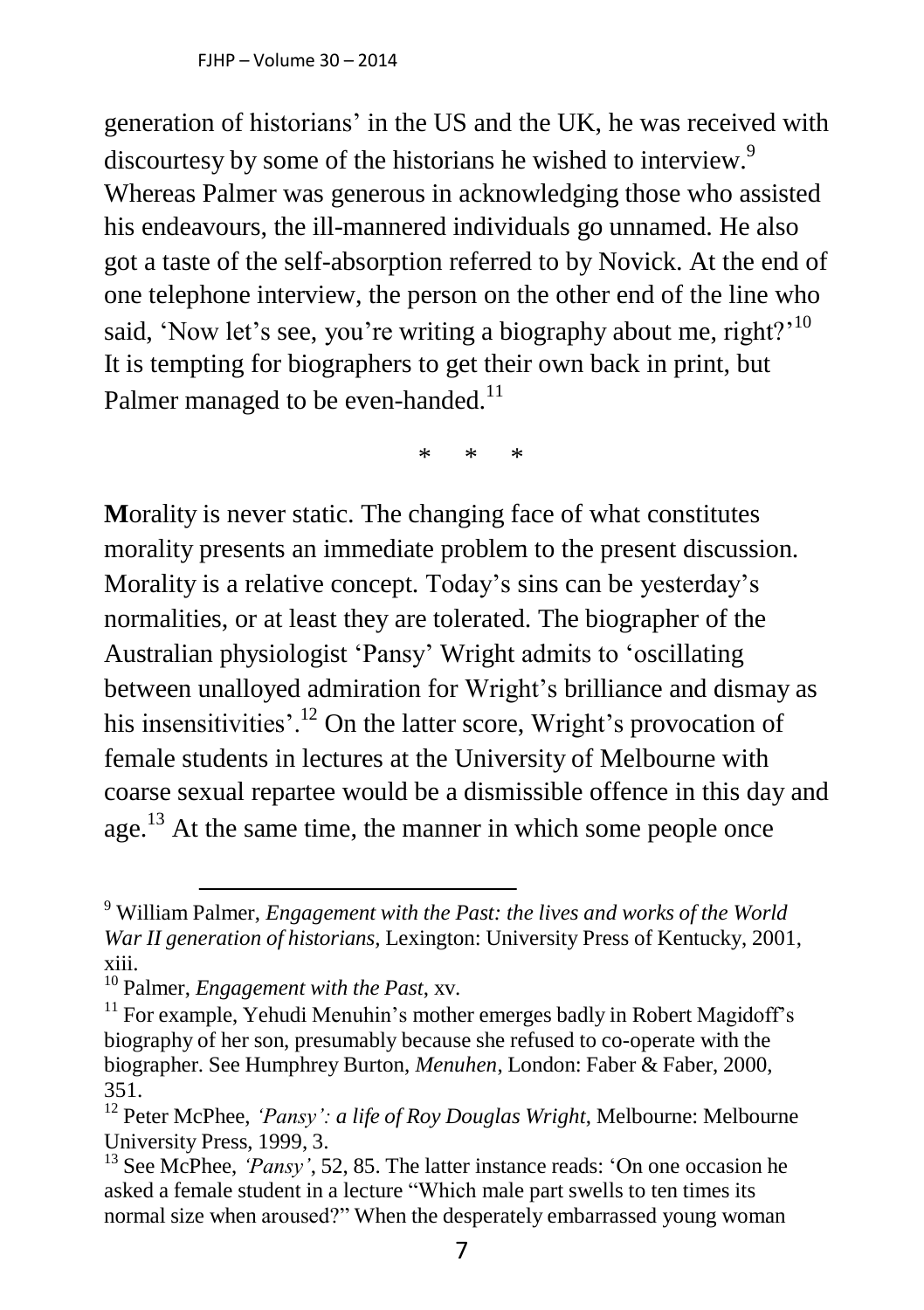reacted to sinfulness can seem absurd in the light of contemporary practices. Soon after the conclusion of World War II, the chaplain at Balliol College, Oxford, had an affair with the Master's secretary, whereupon a college fellow, who had been married by the erring chaplain, 'promptly arranged a new marriage ceremony by an untainted vicar'.<sup>14</sup> That, to my mind, is raising sanctimony to new heights.

Conversely, some of today's irreproachable values would have been unintelligible in bygone eras. An anti-war baron in the Middle Ages who turned the other cheek would not have lasted two minutes. The problem in the application of morality is to risk imposing presentday standards into situations where they have no application, and upon people who thought in different ways. This consideration led to an article of faith amongst medieval scholars to austerely study the past in its own terms, not ours. That was the way the world worked in those days. Apart from sometimes conveying an impression of callous indifference to past suffering, what this injunction overlooks is that the morality of a given time and place was not monolithic. In discussing the travails of Indian labourers on sugar plantations in Fiji, Ken Gillion conceded that the labourers were probably better off than they would have been in India, but that this was no excuse for the harsh treatment on the plantations: 'while conditions in Fiji cannot properly be viewed in the light of the social conscience, working conditions, and anthropological knowledge of the midtwentieth century, it must be remembered that they were regarded as deplorable by the more sensitive men *at the time*… It was not

finally blurted out "The penis, Professor", he shook his head and turned to the rest of the theatre. Finally a male student offered the iris as an answer; "Correct", replied Wright, then, turning to the red-faced woman, "and you're going to be very disappointed on your wedding night"'.

<sup>14</sup> Jonathan Haslam, *The Vices of Integrity: E.H. Carr, 1892-1982* , London/New York: Verso, 1999, 166.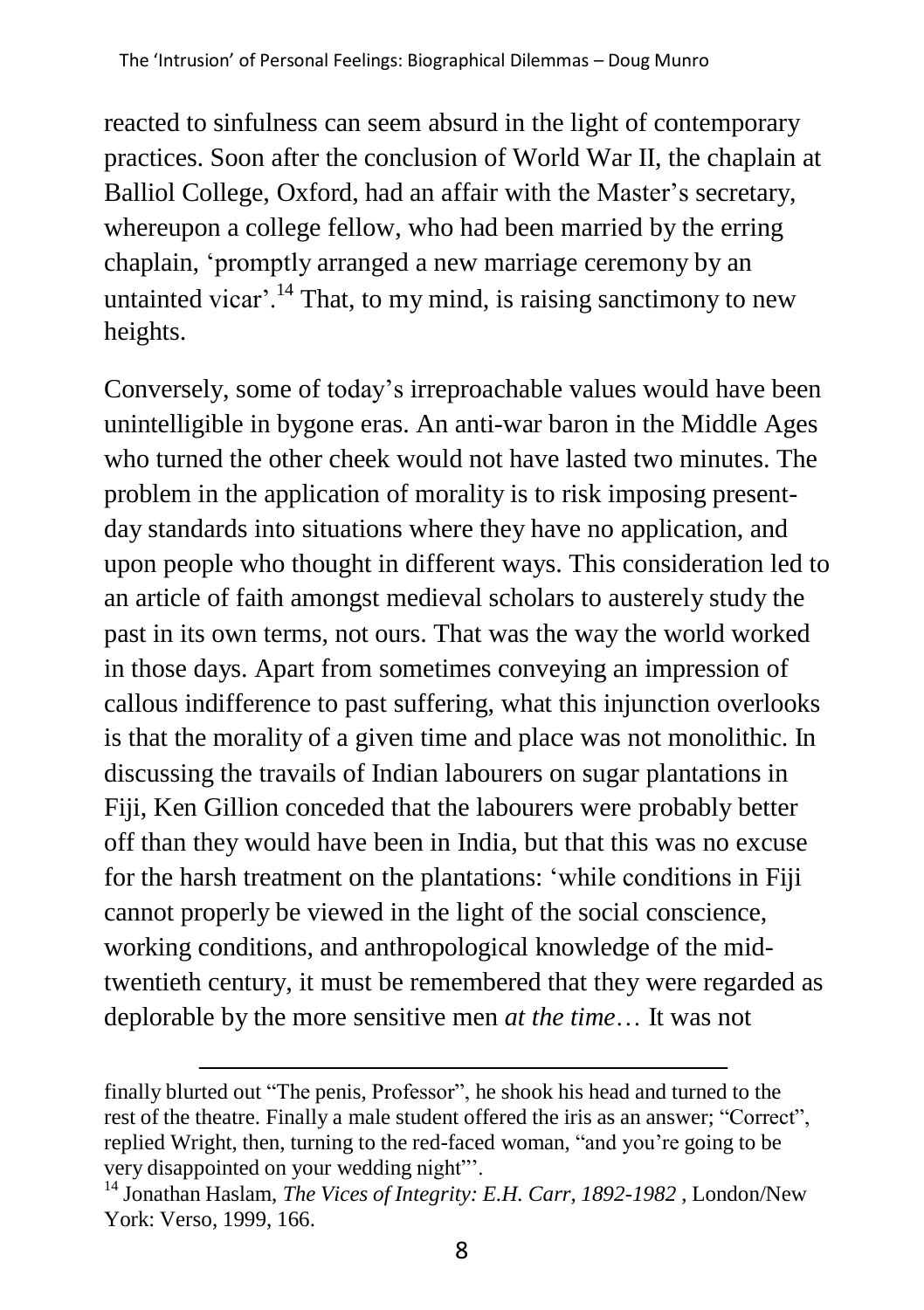without reason that the Indians called their life on the plantations  $'$ *narak*', which means hell.<sup>15</sup>

A way around the problem of relative moralities is to follow Oskar Spate's example:

when actions flagrantly contradict the actor's moral beliefs (and most of my actors would call themselves Christians) or the better standards of their own times, then they may justly be condemned. So I have no hesitation in damning Doña Isabel Barreto and Simon Metcalfe, whose actions horrified their contemporaries.<sup>16</sup>

I have followed that advice from the day I read it.

I did, however, have a morality fit on one occasion, and had to be saved from myself. For the last five years, I have collaborated in a series of papers with Geoffrey Gray. Our first such effort concerned the appointment of John Barnes as professor of anthropology at the University of Sydney in 1955.<sup>17</sup> We admitted to being disconcerted, not only at the ruggedness of the in-fighting but by the disturbingly personalised nature of the referee's reports. The referees of our own paper were equally disconcerted that we had brought such matters to attention, although all our sources were in the public domain. Indeed, State law in New South Wales concerning access to public documents is relatively strict, being governed by a 'fifty-year rule';

<sup>15</sup> K.L. Gillion, *Fiji's Indian Migrants: a history to the end of indenture in 1920*, Melbourne: Oxford University Press, 1962, 129.

<sup>&</sup>lt;sup>16</sup> Spate, 'The History of a History', 9. The missionary and colonial magistrate Samuel Marsden ('the flogging parson') provides another example. Many people in the penal colony of New South Wales, which was no place for the fainthearted, 'were sickened by the priest's cruelty, his treachery, his sanctimony and his greed'. See John Ritchie, *Lachlan Macquarie: a biography*, Melbourne: Melbourne University Press, 1986, 148.

 $17$  Geoffrey Gray and Doug Munro, 'Australian Aboriginal Anthropology at the Crossroads: finding a successor to A.P. Elkin, 1955', *The Australian Journal of Anthropology*, vol.22, no.3, 2011, 351-69.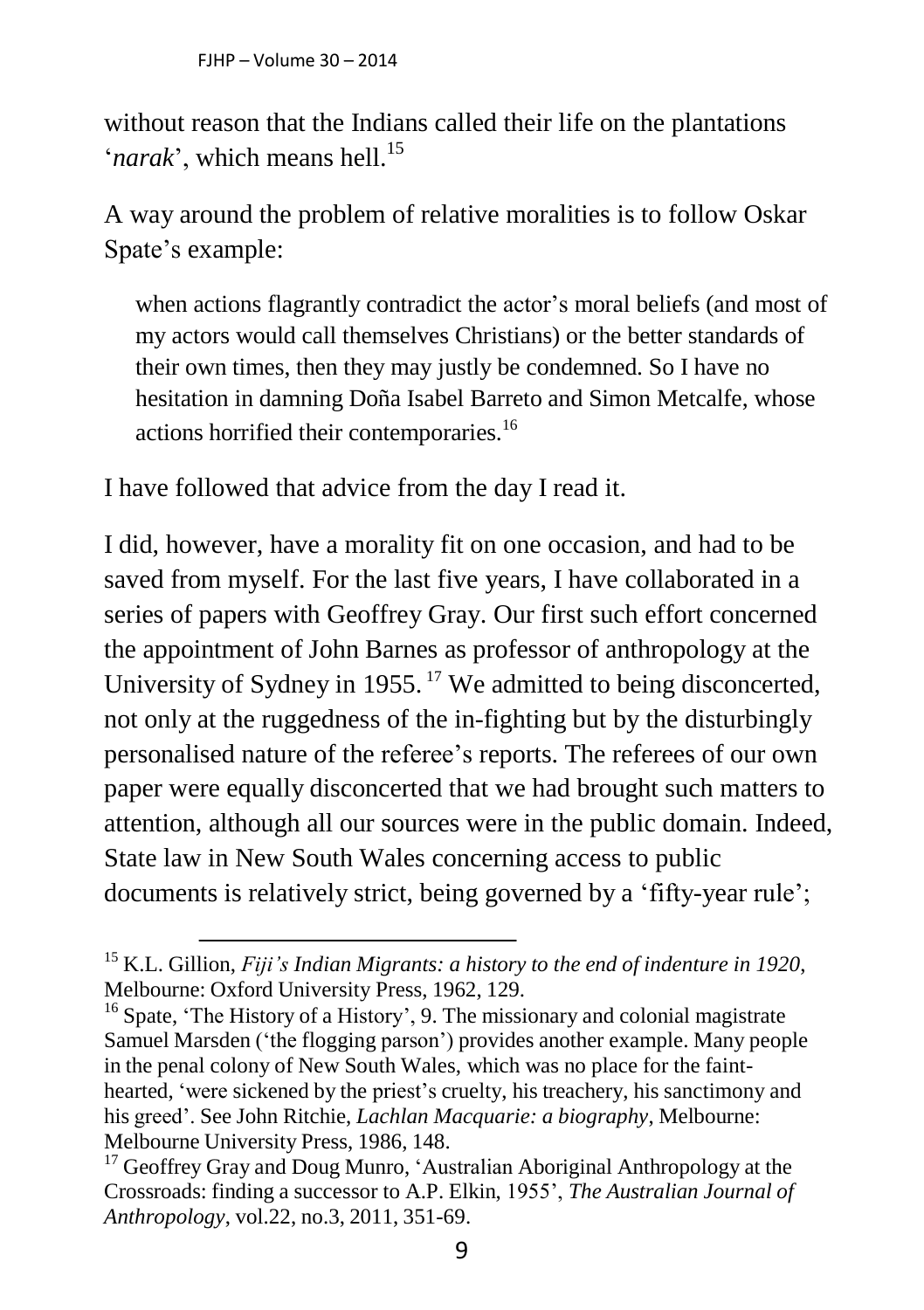and university archives are considered public documents. In a follow-up paper, Geoff and I discussed Barnes's transition, less than two years later, to the chair of anthropology at the Australian National University (ANU).<sup>18</sup> If the Sydney affair was bad, the ANU scenario was worse, if that were possible. No one came out of the episode and its aftermath looking good, apart from Barnes. I wrote the first draft of that paper, and my narrative was teeming with indignation at the prevalence of procedural lapses specifically and bad faith generally. A wiser head prevailed in the shape of Geoffrey Gray, who quietly insisted that my strident reaction be toned down. His message was to simply set out the information and let readers judge for themselves. I am glad that my strident first effort was hosed down, but it might have been a case of an equal and opposite reaction. In retrospect, I feel that we might have been a bit more explicit in some instances, and spoken our minds, and not given protagonists the occasional benefit of the doubt.

\* \* \*

**A** somewhat neglected aspect of the place of personal feelings in biographic writing centers on the choice of subject. When researching the genre of biographies of histories, it quickly became apparent that the biographers – at least those writing book-length biographies – were almost always drawn to a given subject through a sense of fellow feeling and an underlying admiration.<sup>19</sup> This is hardly surprising: biographers do not want to spend years researching the life of someone they cannot relate to or downright

<sup>&</sup>lt;sup>18</sup> Geoffrey Gray and Doug Munro, "The department was in some disarray": the politics of choosing a successor to S.F. Nadel, 1957', in Regna Darnell and Frederic W. Gleach (eds), *Anthropologists and their Traditions across National Boundaries*, Lincoln: University of Nebraska Press, 2014, 41-71.

<sup>&</sup>lt;sup>19</sup> Doug Munro, 'Biographies of Historians – or, the cliographer's craft', *Australian Historical Studies*, vol. 43, no. 1, 2012, 11-27.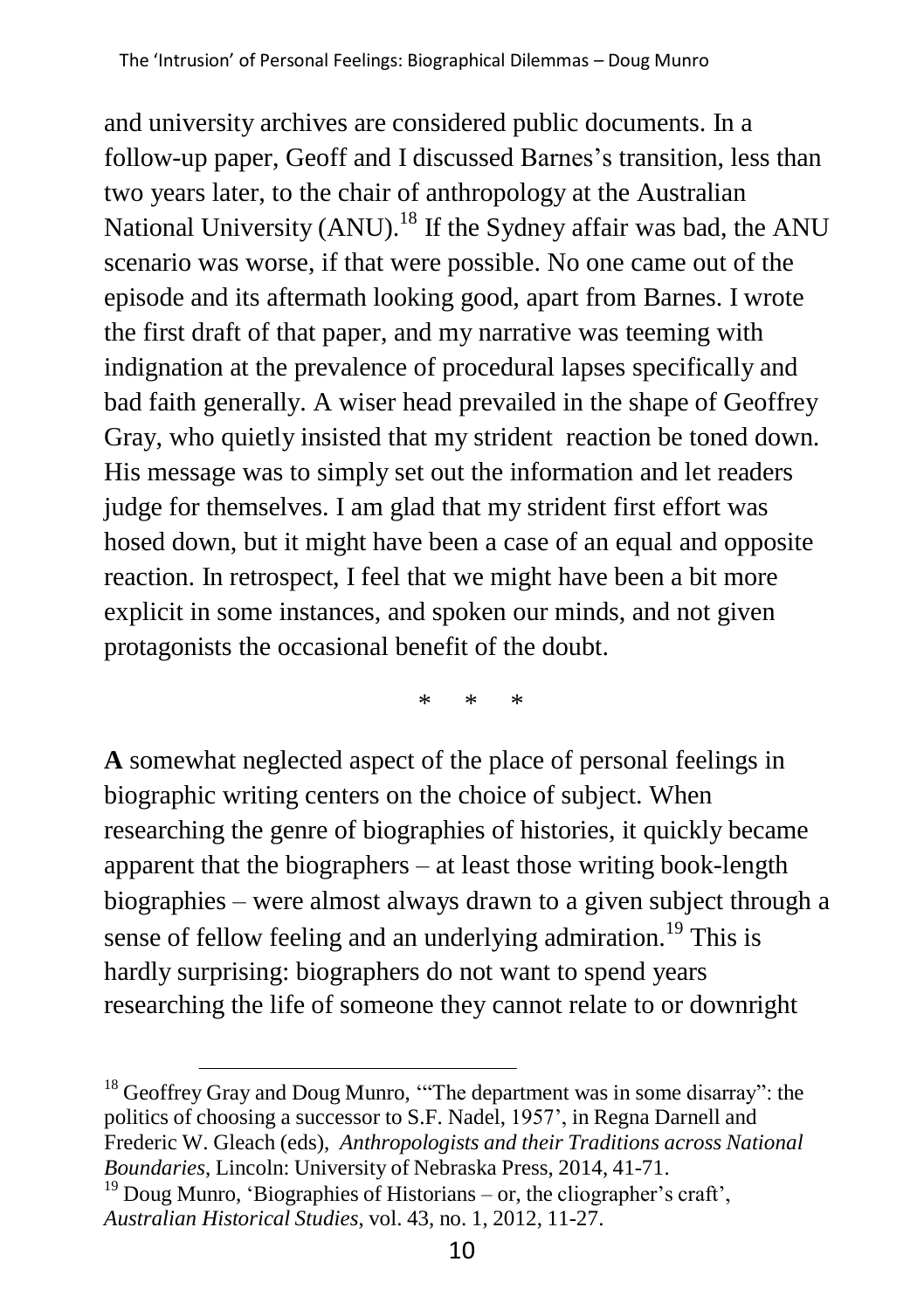FJHP – Volume 30 – 2014

dislike. Adam Sisman realised the dangers when writing his biography of Hugh Trevor-Roper, but in the opposite direction. Although well aware that the unlikable younger Trevor-Roper had transformed into the charming and kindly older Trevor-Roper, Sisman only knew the latter personally, and it did bother him that he 'may have been influenced by feelings of loyalty, affection and gratitude' toward the Trevor-Roper he knew.<sup>20</sup>

I once said that I wouldn't waste my time in writing at length about someone I didn't respect, and now I find myself deliberating on Manning Clark, not because I like or admire him but because he is interesting – or is it because the two recent biographies are interesting books?<sup>21</sup> Journal article-length studies, by contrast, provide the ideal vehicle for more critical appraisal of another academic's work and reputation.<sup>22</sup> In mid-2015 I will engage in one such exercise by presenting a seminar paper at Flinders University on the vicious posthumous attack on Clark by his longtime publisher Peter Ryan, which spread over three instalments of *Quadrant* in

Aboriginal Studies Press, 1991, 17-42.

<sup>20</sup> Adam Sisman, *Hugh Trevor-Roper: the biography*, London: Weidenfeld & Nicolson, 2010, xvi.

<sup>21</sup> Brian Matthews, *Manning Clark: a life*, Sydney: Allen & Unwin, 2008; Mark McKenna, *An Eye for Eternity: the life of Manning Clark*, Melbourne: Miegunyah Press, 2011.

 $^{22}$  For example, Geoffrey Gray (e-mail to author, 29 November 2014) was partially motivated to write about the anthropologist Ronald Berndt (1916-90) in order to challenge the assessments of acolytes at the University of Western Australia, where Berndt spent most of his career. See Gray, '"You are … my anthropological children": A.P. Elkin, Ronald Berndt and Catherine Berndt, 1940-1956', *Aboriginal History*, vol. 29, 2005, 77-106, [http://press.anu.edu.au/wp-content/uploads/2011/05/ch0551.pdf.C](http://press.anu.edu.au/wp-content/uploads/2011/05/ch0551.pdf)f.Robert Tonkinson and Michael Howard, 'The Berndts: a biographical sketch', in Tonkinson and Howard (eds), *Going It Alone? Prospects for Aboriginal Autonomy: essays in honour of Ronald and Catherine Berndt*, Canberra: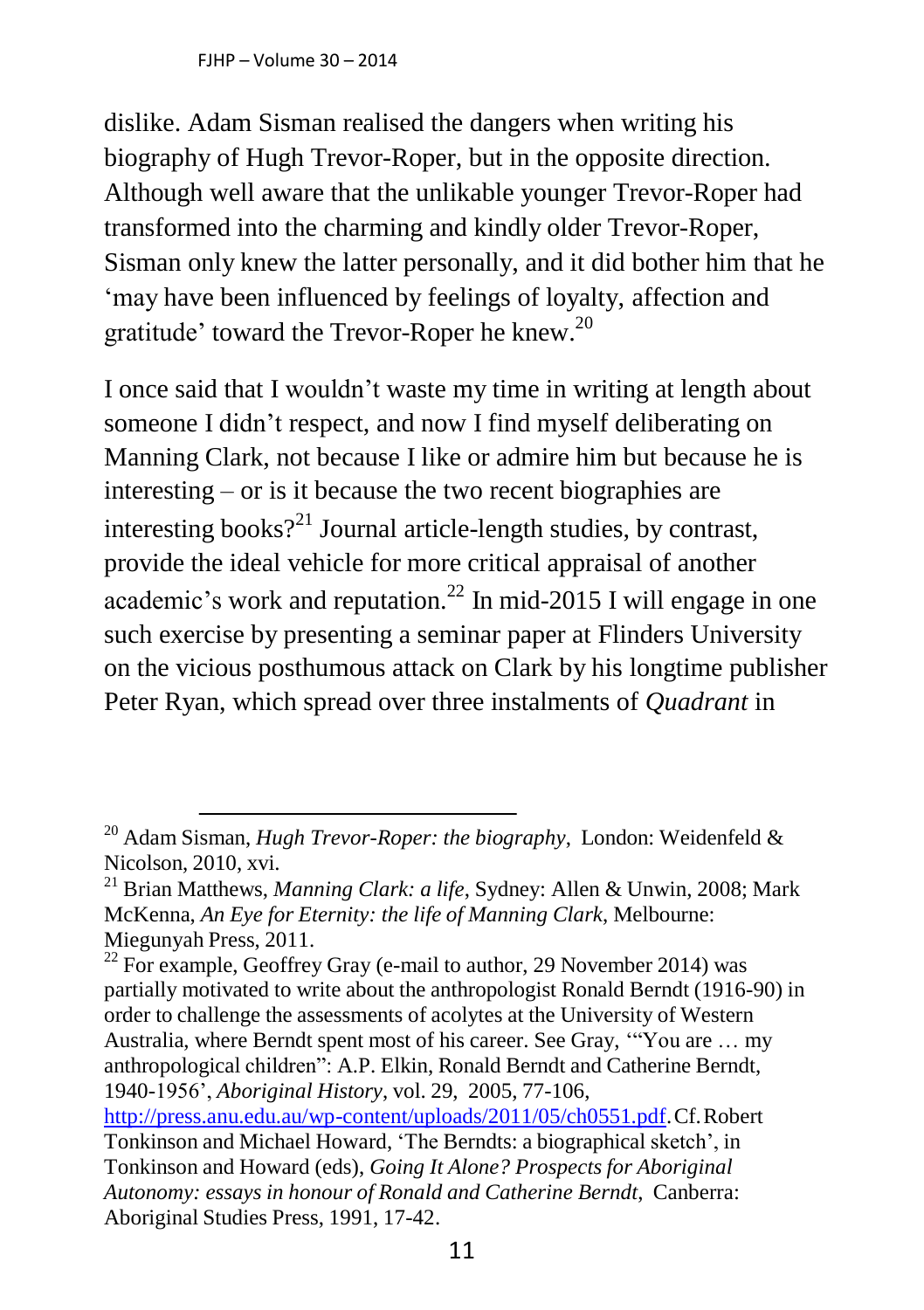1993-94. $^{23}$  Previous discussion of the episode has divided along partisan lines. Perhaps the fact that I think that both protagonists, in their different ways, behaved badly, will be no impediment to my eventual analysis, or at least that's what I like to think. At least I have shown my hand and won't be flying under false colours, much less sitting on the fence. My audience will know exactly what my position is.

Authors of biographies themselves can arouse feelings. In a public lecture, Adam Sisman slagged off at a rival biographer of historian A.J.P. Taylor in a boastful and self-promoting manner:

Some years ago I read another life of A.J.P. Taylor by an author whom I will not name. It seemed to me uninspiring and I abandoned the book halfway through. I found myself wondering, 'Why was I ever interested in this man?' He emerged from the pages of this biography as unhappy, mean-minded and self-serving: 'Why had I devoted several years of my life to him?' Trying to answer these questions I pulled off the shelves a copy of my own book, which had remained unopened for some years, and started reading. At once my subject sprang to life and I saw again what a fascinating and delightful individual he had been.<sup>24</sup>

A friend of mine was so appalled by such transgressions of propriety and decorum – not a shred of modest or humility – that he e-mailed to me, 'If Sisman said that then he's a complete shit…. What rock do some people live under, I wonder?<sup>25</sup> In fact, there is a great deal of

<sup>24</sup> Adam Sisman, 'Writing the Biographies of A.J.P. Taylor and Hugh Trevor-Roper', Program in British Studies Lecture Series, University of Texas at Austin, 4 May2012, [http://www.utexas.edu/cola/progs/britishstudies/Lectures/Audio-](http://www.utexas.edu/cola/progs/britishstudies/Lectures/Audio-Recordings.php)[Recordings.php.](http://www.utexas.edu/cola/progs/britishstudies/Lectures/Audio-Recordings.php) Sisman expressed similar sentiments a previous occasion: 'Other People's Lives', [http://wwword.com/1601/think/miscellany/being-a](http://wwword.com/1601/think/miscellany/being-a-biographer/)[biographer/.](http://wwword.com/1601/think/miscellany/being-a-biographer/)

<sup>23</sup> Republished in Peter Ryan, *Lines of Fire: Manning Clark & other writings*, Binalong, NSW: Clarion Editions, 1997, 175-234.

 $\overline{\frac{25}{25}}$  Identity of respondent withheld, but the writer has given permission to quote.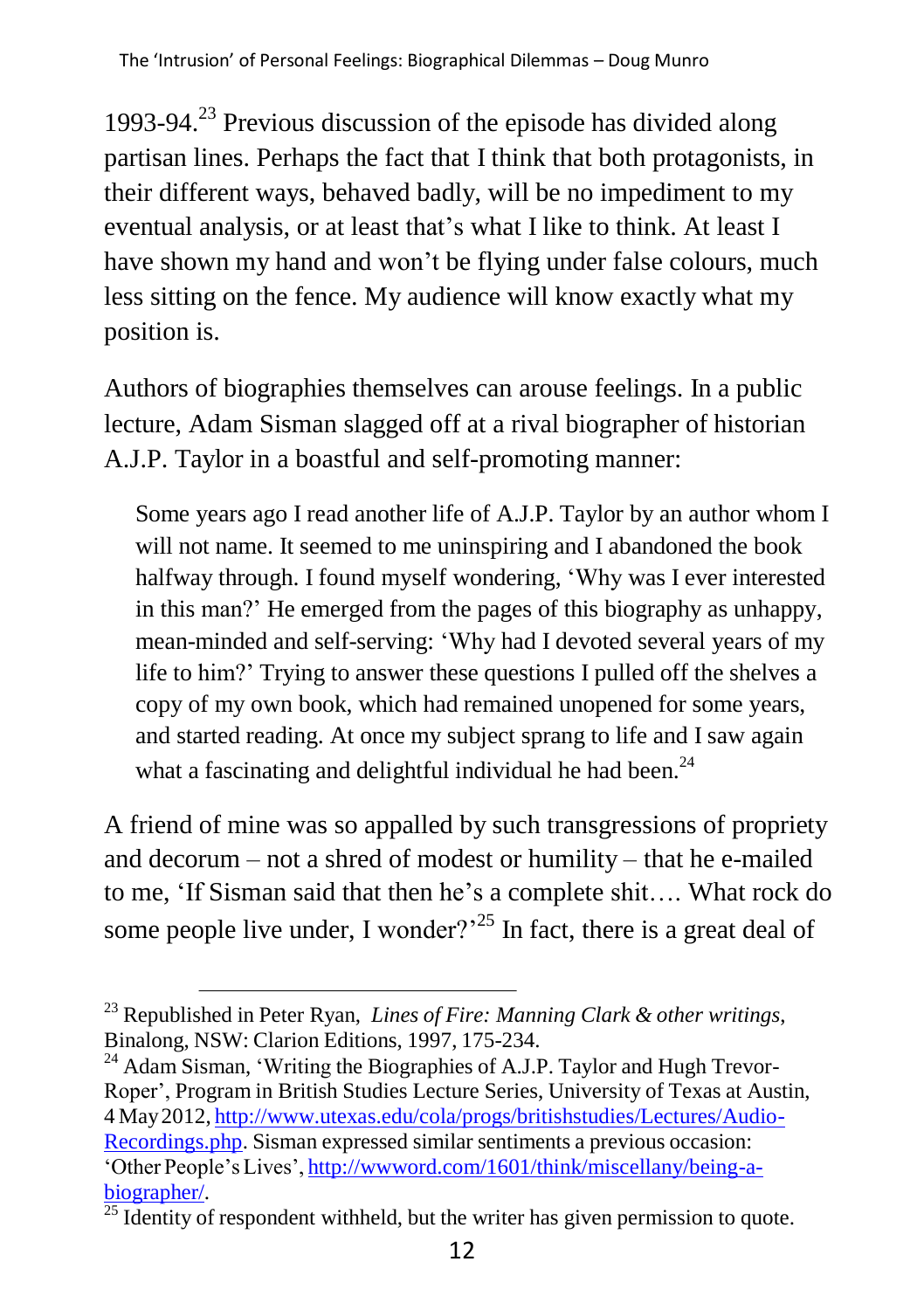affection toward Taylor from the rival biographer, Kathleen Burk, who was Taylor's last postgraduate student.<sup>26</sup> Her book is also, in part, an intellectual biography of the sort that is beyond Sisman's capabilities.

\* \* \*

**T**he question of morality in academic life was recently brought to the fore with the publication of David Caute's *Isaac & Isaiah: the covert punishment of a Cold War heretic*. The protagonists are Isaac Deutscher (1907-67) and Isaiah Berlin (1909-97), both Jewish émigrés from communism to the more congenial pastures of Great Britain, but divided by political and personal differences and never cordial to one another. Deutscher's review of Berlin's *Historical Inevitability* set in train a pattern of mutual antagonism.

In 1963, Deutscher seemed set for a professorial appointment at Sussex University, the first of Britain's new 'plateglass universities'.<sup>27</sup> Late in the day the Sussex vice-chancellor (Sir John Fulton) wrote to Berlin, who was a member of the university's academic advisory committee, for an opinion – to which Berlin responded:

Your letter puts me in a cruel dilemma. **The candidate of whom you speak is the only man whose presence in the same academic community as myself I should find morally intolerable.** How much of this is founded on objective judgement of his academic and

<sup>26</sup> Kathleen Burk, *Troublemaker: the life and history of A.J.P. Taylor*, New Haven/London: Yale University Press, 2000. See also Burk, 'Author's Response' (to Paul Addison's review of *Troublemaker*), June 2001, [http://www.history.ac.uk/ihr/Focus/Whatishistory/burk2.html,](http://www.history.ac.uk/ihr/Focus/Whatishistory/burk2.html) which contains a useful discussion on the relationship between history and biography, and the 'antics' of some of her reviewers.

<sup>27</sup> See Michael Beloff, *The Plateglass Universities*, London: Secker & Warberg, 1968, ch. 5.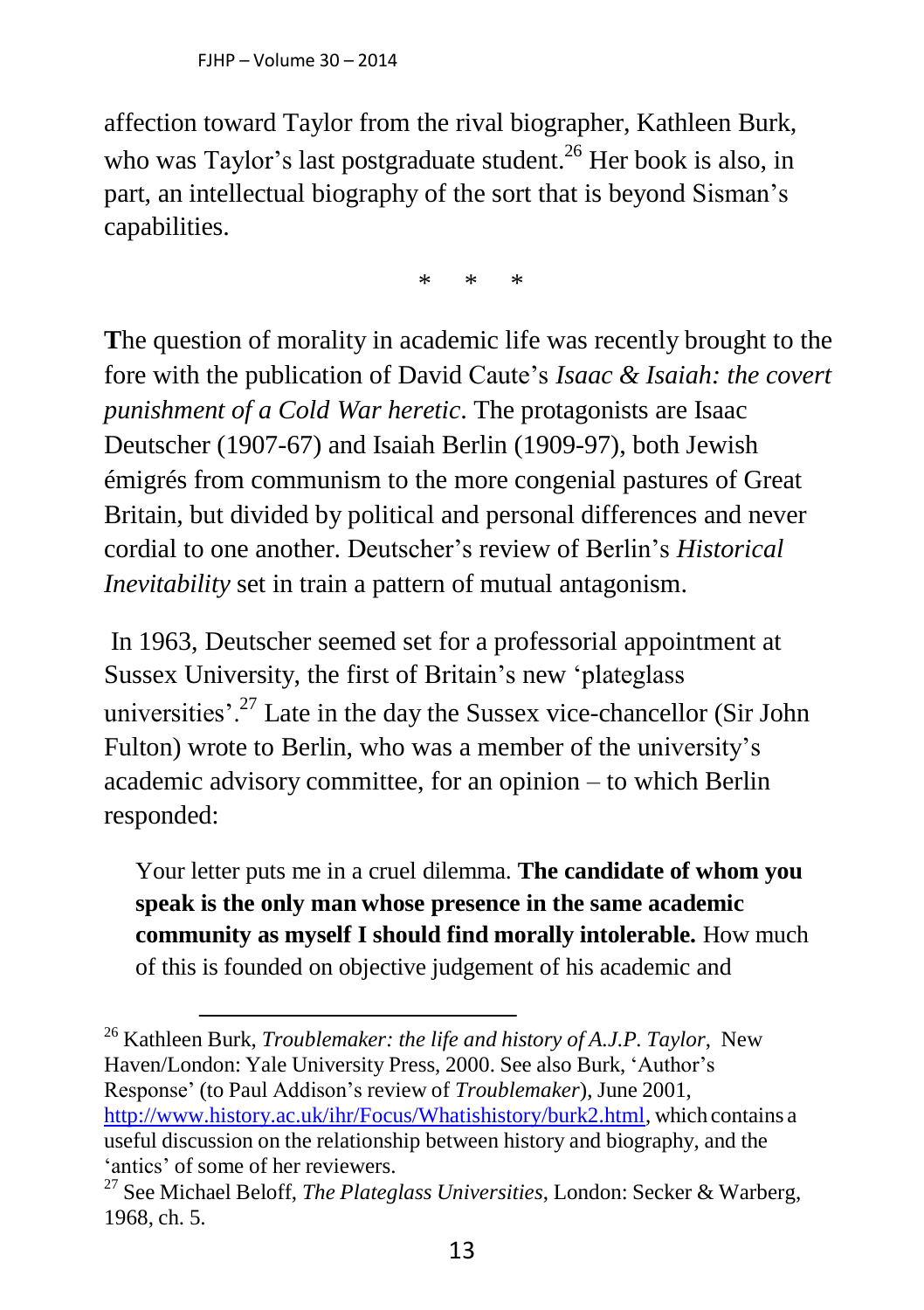intellectual activities and how much on personal feelings, I find difficult to say. I feel it is very wrong to leave matters like this: and I certainly have no wish to oppose anything that Asa Briggs, [Patrick] Corbett and others want – nor would I dream of doing so, even if I had a right to do so, which I would. **But I think there is a limit below which lack of scruple must not go in the case of academic teachers.** If you would like to know my views in greater detail, I should be ready to communicate them in conversation – I would rather not put them down on paper. Alternatively, you may wish to ignore this attitude on my part altogether, which would greatly relieve me. **The man in question is the only one whom I have any such feeling – there is literally no-one [else], so far as I know, to whom I would wish to urge such objections** – and of course I do not feel that personal opinions, especially left-wing ones, should be a barrier to academic appointment by your or any university in England at the present moment. I should have supported the claim of [C.] Wright Mills, say, or [Eric] Hobsbawm, vigourously $[sic]$ <sup>28</sup>

The letter alternates between generalised condemnation (identified above in bold typeface) and cautious qualification. It was sufficient for Sussex University to lose interest in Deutscher. The key statement is that Berlin would find Deutscher's 'presence in the same academic community as myself … morally intolerable', an oblique way of saying that he would resign from the university's academic advisory committee if the appointment went ahead. In this way, a seemingly *fait accompli* appointment, which had the enthusiastic support of the academics in the university's School of European Studies, was blocked. The explanation given to Deutscher was that the university had decided not to proceed with Soviet

<sup>28</sup> Berlin to Fulton, 4 March 1963, quoted in David Caute, *Isaac & Isaiah: the covert punishment of a Cold War heretic*, New Haven/London: Yale University Press, 2013, 279. Caute begins his book by recounting a conversation with Berlin in 1963, when the latter asserted that he would 'not dine at the same table as Deutscher'. Caute, *Isaac & Isaiah*, 1-4.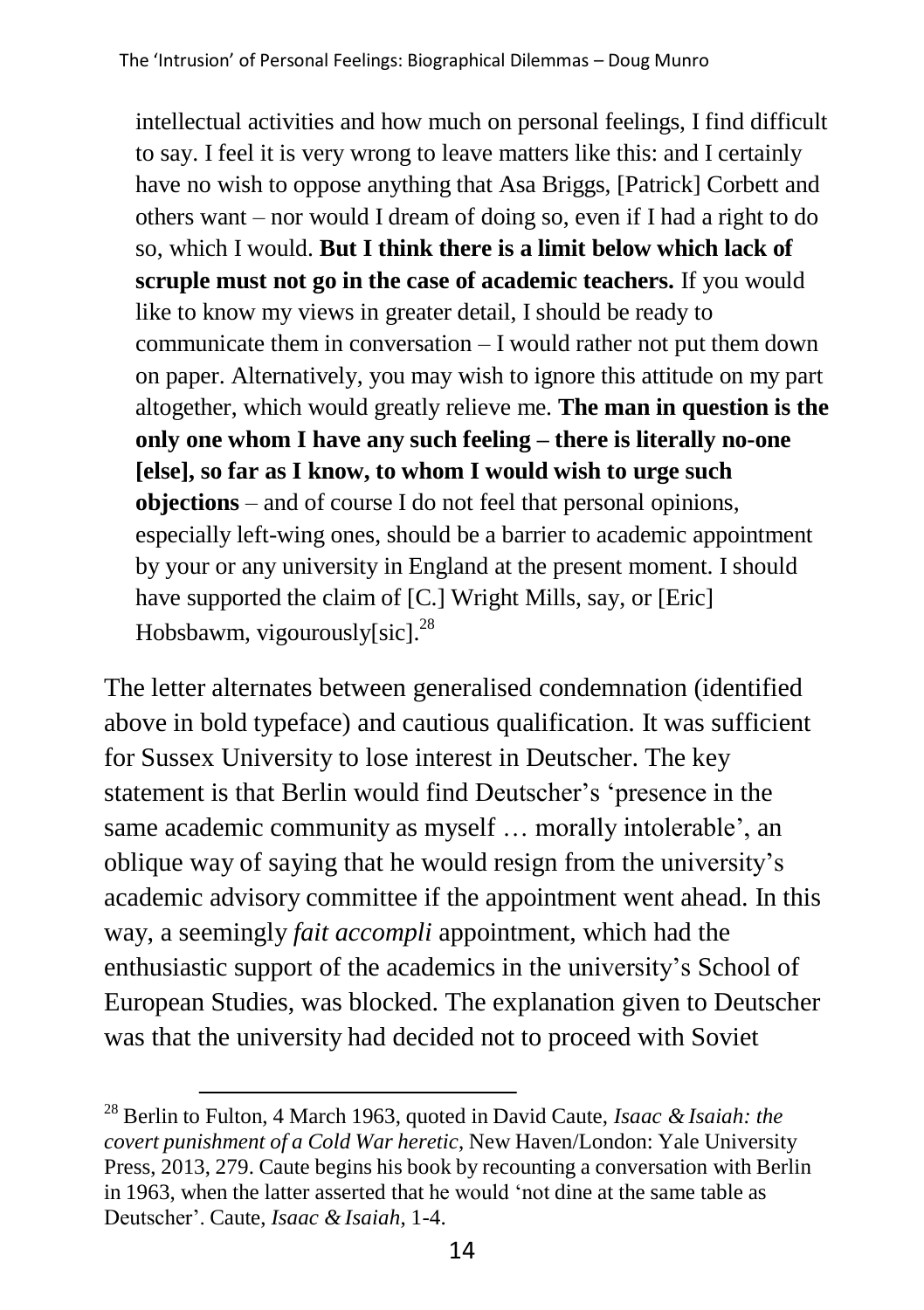FJHP – Volume 30 – 2014

Studies. In fact, Sussex was planning a one-year MA in Russian Studies, which raises the possibility that this scaled-down version of original intentions may have been a post facto attempt to justify Deutscher's non-appointment. Whatever the case, it is apparent from the surviving documentary evidence that Berlin's calculated intervention caused Fulton to stymie Deutscher's appointment.<sup>29</sup>

As well as personal animosities, Berlin and Deutscher had serious political differences with the former feeling that Deutscher had systematically downplayed the excesses of the Stalin regime.<sup>30</sup> The episode can thus be seen as yet another case of an appointment in a British university being denied on political grounds. It happened to E.H. Carr, in 1952, who lost out on a senior research fellowship at King's College, Cambridge, in the face of Noel Annan's opposition to the election of an one-time appeaser and a current sympathiser with Stalinist Russia. Whatever we might think about politically motivated opposition to university appointments, at least Annan was open and honest about his part in proceedings.<sup>31</sup> By contrast, Berlin

<sup>29</sup> Caute, *Isaac & Isaiah*, 279-81, 308-09 n.16.

 $30$  Berlin gets significant mention as a meddler in Cold War intrigue in Peter Finn and Petra Couvée, *The Zhivago Affair: the Kremlin, the CIA, and the battle over a forbidden book*, New York: Pantheon Books, 2014.

<sup>31</sup> Haslam, *Vices of Integrity*, 165-66. The motives for denying university positions for political reasons can be convoluted, and deciding upon their justification is not always cut and dried. Take the case of Hugh Trevor-Roper, who was prepared to support the classicist Moses Finlay for a position at Christ Church, Oxford, once satisfied that Finlay was not a member of the Communist Party of Great Britain. Trevor-Roper objected to communists on intellectual rather than political grounds: he felt they had abandoned reason to a crude party line: 'I do think that the question of his politics is important. On this subject my view is fixed: fellow-travellers, apolitical sillies, – yes, if they are good enough; party members, – no, however good. This is a view I am prepared to defend, and which I am not prepared to change'. Hugh Trevor-Roper to Isaiah Berlin, 18 February 1955, quoted in Richard Davenport-Hines and Adam Sisman (eds), *One Hundred Letters from Hugh Trevor-Roper*, Oxford: Oxford University Press, 2014, 52.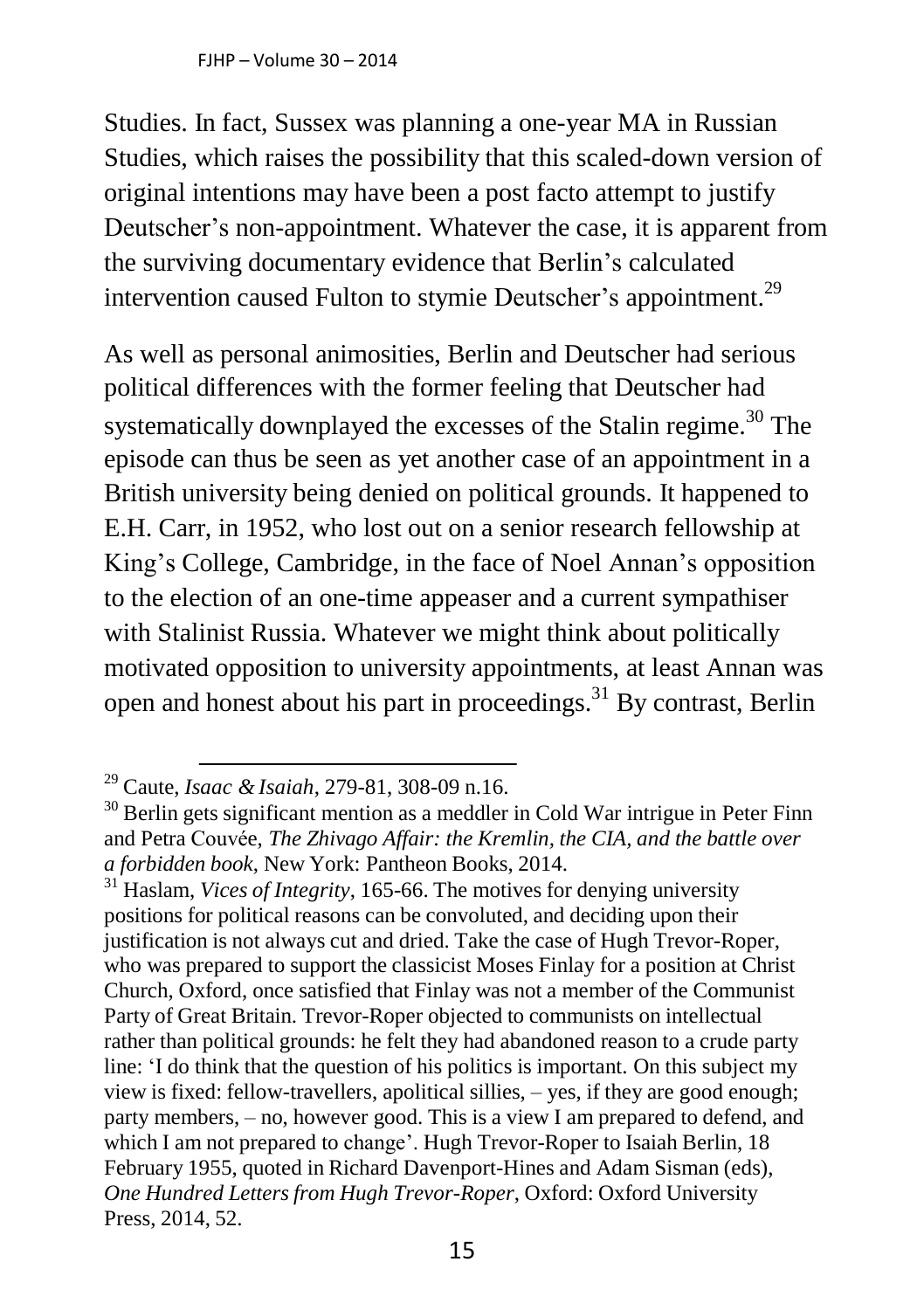was anything but candid about his role in Deutscher's nonappointment.

The truth came out by degrees, despite Berlin repeatedly attempting to cover his tracks. In 1969 it was anonymously stated in an obscure publication, the *Black Dwarf*, that Berlin 'was responsible for Deutscher being refused a university post at Sussex<sup>32</sup> Ten years later, Tariq Ali repeated the allegation in his review of E.H. Carr's *Twilight of Comintern*. <sup>33</sup> The following year, in 1980, the momentum continued with a review by Christopher Hitchens, in the *New Statesman*, of Berlin's book *Personal Impressions*. <sup>34</sup> In each case, Berlin took evasive action, denying the allegation and reassuring Deutscher's widow, Tamara, that her late husband's failure to find employment at Sussex was none of his doing.<sup>35</sup> Much later, Hitchens described Berlin's response:

In the next post came a letter from Berlin, stating with some anguish that while he didn't much approve of Deutscher, his opinion had not been the deciding one. I telephoned Tamara Deutscher and others, asking if they had definite proof that Berlin had administered the bare bodkin, and was told, well, no, not definite proof. So I published a retraction. Then came a postcard from Berlin, thanking me handsomely, saying that the allegation had always worried and upset him... $^{36}$ 

<sup>32</sup> Quoted in Caute, *Isaac & Isaiah*, 282.

<sup>33</sup> Tariq Ali, in *Literary Review*, March 1983. See also Ali's review of *Isaac & Isaiah* in *The Guardian*, 20 June 2013,

<http://www.theguardian.com/books/2013/jun/20/isaac-isaiah-david-caute-review>. <sup>34</sup> Caute, *Isaac & Isaiah*, 288.

<sup>35</sup> The letters are itemised and partially quoted in Caute, *Isaac & Isaiah*, 283-87.

<sup>36</sup> Christopher Hitchens, 'Moderation or Death', *London Review of Books*, 26 November1998[,http://www.lrb.co.uk/v20/n23/christopher-hitchens/moderation](http://www.lrb.co.uk/v20/n23/christopher-hitchens/moderation-or-death)[or-death.](http://www.lrb.co.uk/v20/n23/christopher-hitchens/moderation-or-death) See also María Jesús González, *Raymond Carr: The Curiosity of the Fox* (Brighton: Sussex Academic Press, 2013), 202.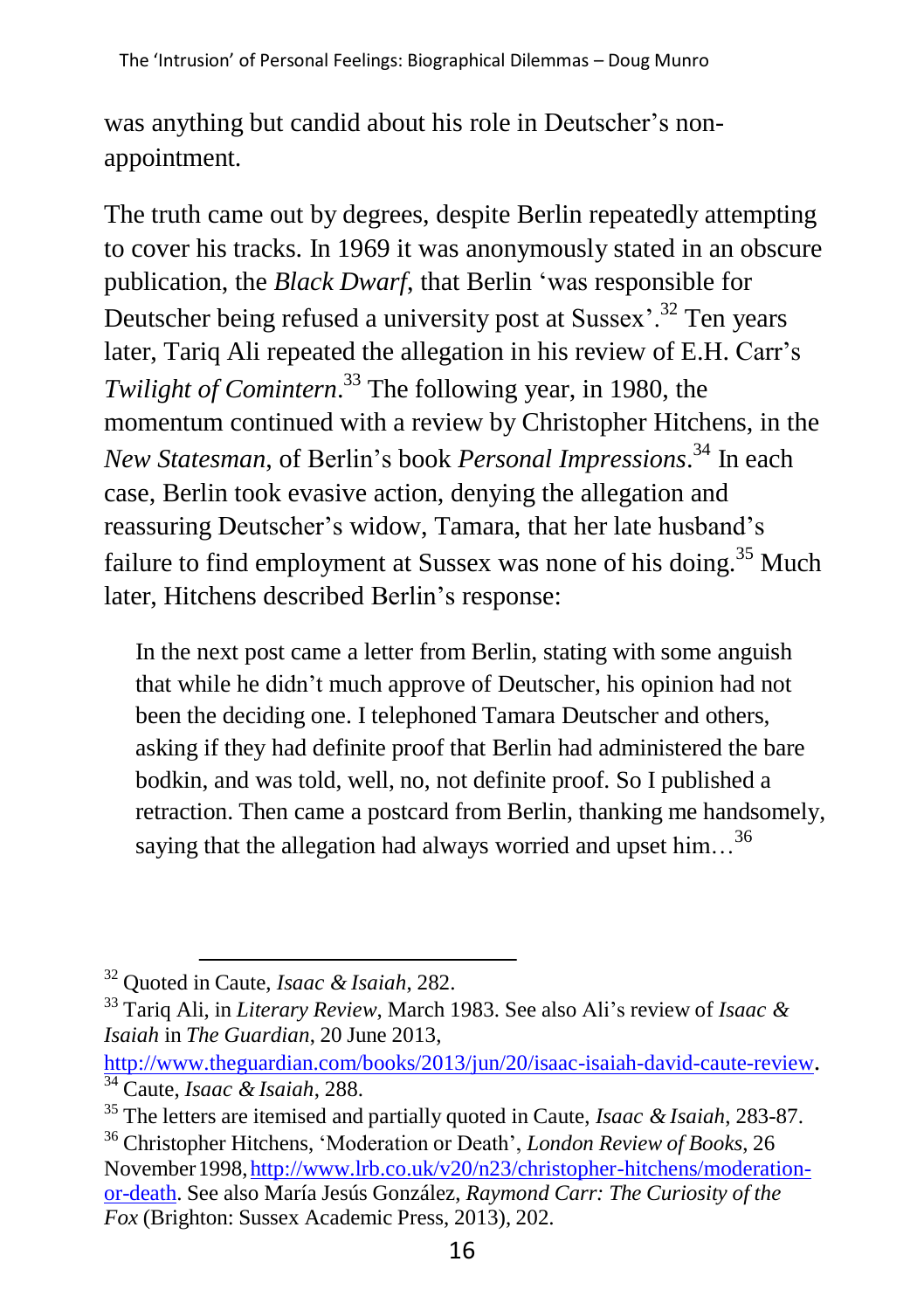Berlin's cover was finally blown, in 1998, by none other than his own biographer, Michael Ignatieff, who quoted part of a sentence in Berlin's letter to Fulton: 'the only man whose presence in the same academic community as myself I should find morally intolerable'.<sup>37</sup> In other words, he was careless enough to leave a copy of the offending letter among his papers, in the Bodleian Library in Oxford, meaning that sooner or later he would be found out and his evasions uncovered.

The noose started to tighten. In 1999, in his biography of E.H. Carr, Jonathan Haslam made a brief but telling reference about Berlin's part in the episode. In Haslam's words:

[In 1983 I wrote] to Berlin to elicit comments on his relations with Carr. Berlin instead insisted on a visit and then attempted to clear the air about the Sussex affair, emphasizing that he had not actually voted against Deutscher's appointment as Professor of History [sic], merely suggesting that he was not qualified for the job. / The publication of Michael Ignatieff's biography of Berlin makes it clear that Berlin was not telling the truth. $38$ 

Haslam was sufficiently irked to repeat his strictures a decade later, on this occasion pointing out that Berlin's '[d]enials were repeated to Tamara Deutscher on several occasions after her husband's death', as well as to himself. He adds that: 'This and [Berlin's] ardent support for the US war in Vietnam certainly call into question his

<sup>37</sup> Michael Ignatieff, *Isaiah Berlin: a life*, London: Chatto & Windus, 1998, 235. Ignatieff did not have an easy time as Berlin's official biographer, largely because Berlin had difficulty in taking the exercise seriously. See Ignattieff, 'Berlin in Autumn', in Alistair Horne (ed.), *Telling Lives: from W.B. Yeats to Bruce Chatwin*, London: Papermac, 2000, 373. I am grateful to María Jesus Gonzalez for drawing my attention to this source.

<sup>38</sup> Haslam, *Vices of Integrity*, 242n.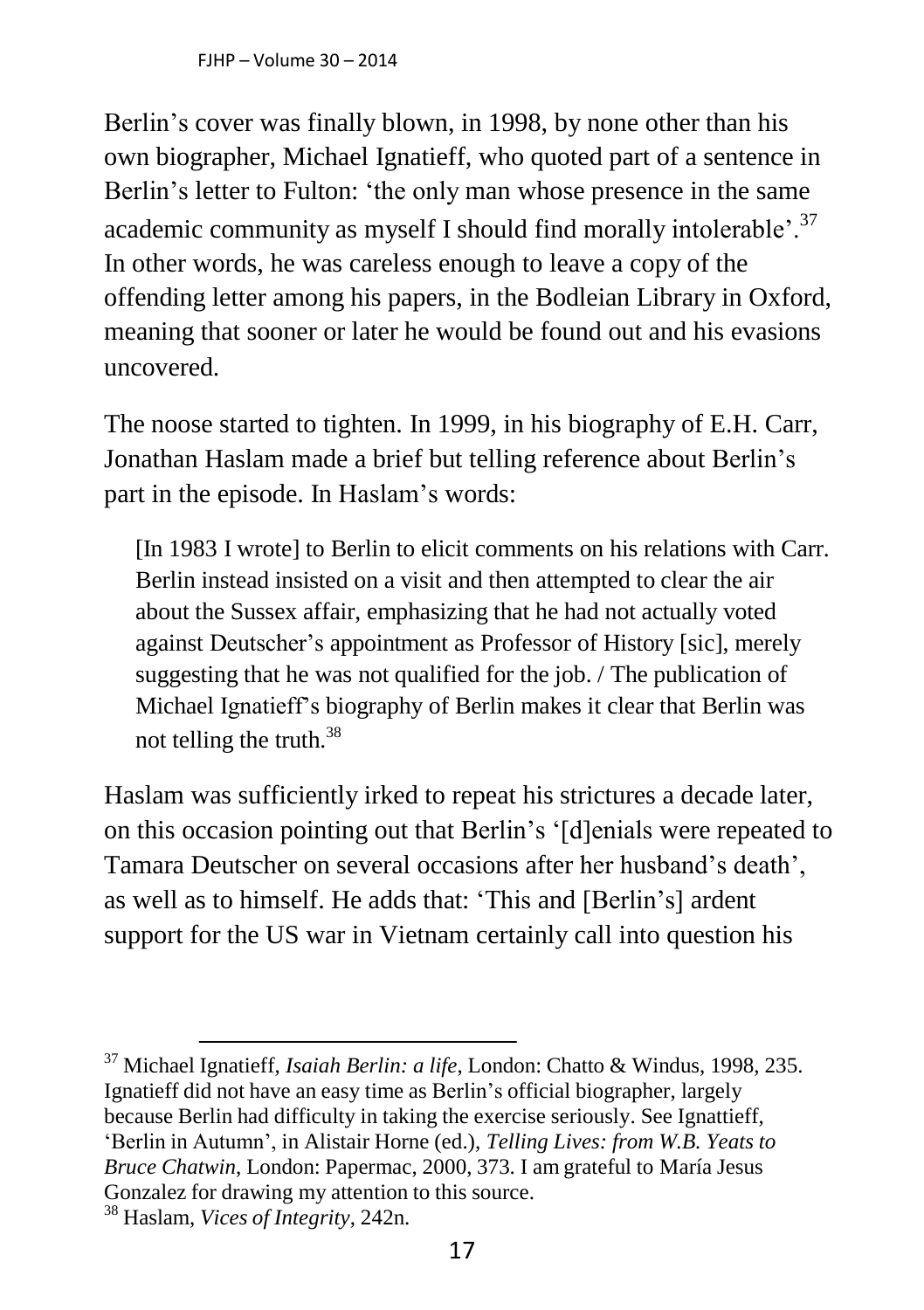iconic status as a moral authority'.<sup>39</sup> And now we have Caute's forensic examination, which uncovers the magnitude of Berlin's deceit and erodes his moral authority all the more.

Yet Caute attempts to let Berlin off the hook, at least partially. He raises doubts whether Deutscher would have been a successful appointment at Sussex, suggesting that Berlin might have done Sussex a favour in preventing the appointment of someone whose mind and energies might have been elsewhere.<sup>40</sup> The observation comes at the very end of his book, which has the suggestion of getting in the last word. Whether or not Deutscher would have been a successful appointment is entirely beside the point. Nowhere in his damning letter to Fulton does Berlin elaborate on his intellectual reservations about Deutscher and neither does he cast doubts upon his suitability in other respects. At one point he says that he has no desire to interfere with the decisions of the academics at Sussex, who were enthusiastic about Deutscher to the extent of upgrading his application from a senior lectureship to a professorship. But at the crucial meeting of the academic advisory committee, when the academics were only present by invite at specified times, the decision was made to spurn Deutscher. The only protagonist who is still alive is Asa Briggs (the professor of history). He was out of town at the time of the meeting and thus unable to exercise any

<sup>40</sup> Caute, *Isaac & Isaiah*, 288-90. A couple of reviewers have endorsed Caute's observation. See Duncan Kelly, 'The Wit and Wisdom of Isaiah Berlin', 9 August2013. [http://www.ft.com/cms/s/2/b69a5ee6-ff44-11e2-aa15-](http://www.ft.com/cms/s/2/b69a5ee6-ff44-11e2-aa15-00144feabdc0.html#axzz3A9VK7gl8)  [00144feabdc0.html#axzz3A9VK7gl8;](http://www.ft.com/cms/s/2/b69a5ee6-ff44-11e2-aa15-00144feabdc0.html#axzz3A9VK7gl8) Steven Lukes, 'The Cold War on Campus', *Dissent*, Winter 2014, [http://www.dissentmagazine.org/article/the](http://www.dissentmagazine.org/article/the-cold-war-on-campus)[cold-war-on-campus.](http://www.dissentmagazine.org/article/the-cold-war-on-campus)

<sup>39</sup> Jonathan Haslam, 'Biography and its Importance to History', *Past and Future: magazine of the Institute of Historical Research*, vol.11, 2012, 11 & n.14, [http://winterconference.history.ac.uk/2012/10/16/biography-and-its-importance](http://winterconference.history.ac.uk/2012/10/16/biography-and-its-importance-to-history/)[to-history/](http://winterconference.history.ac.uk/2012/10/16/biography-and-its-importance-to-history/)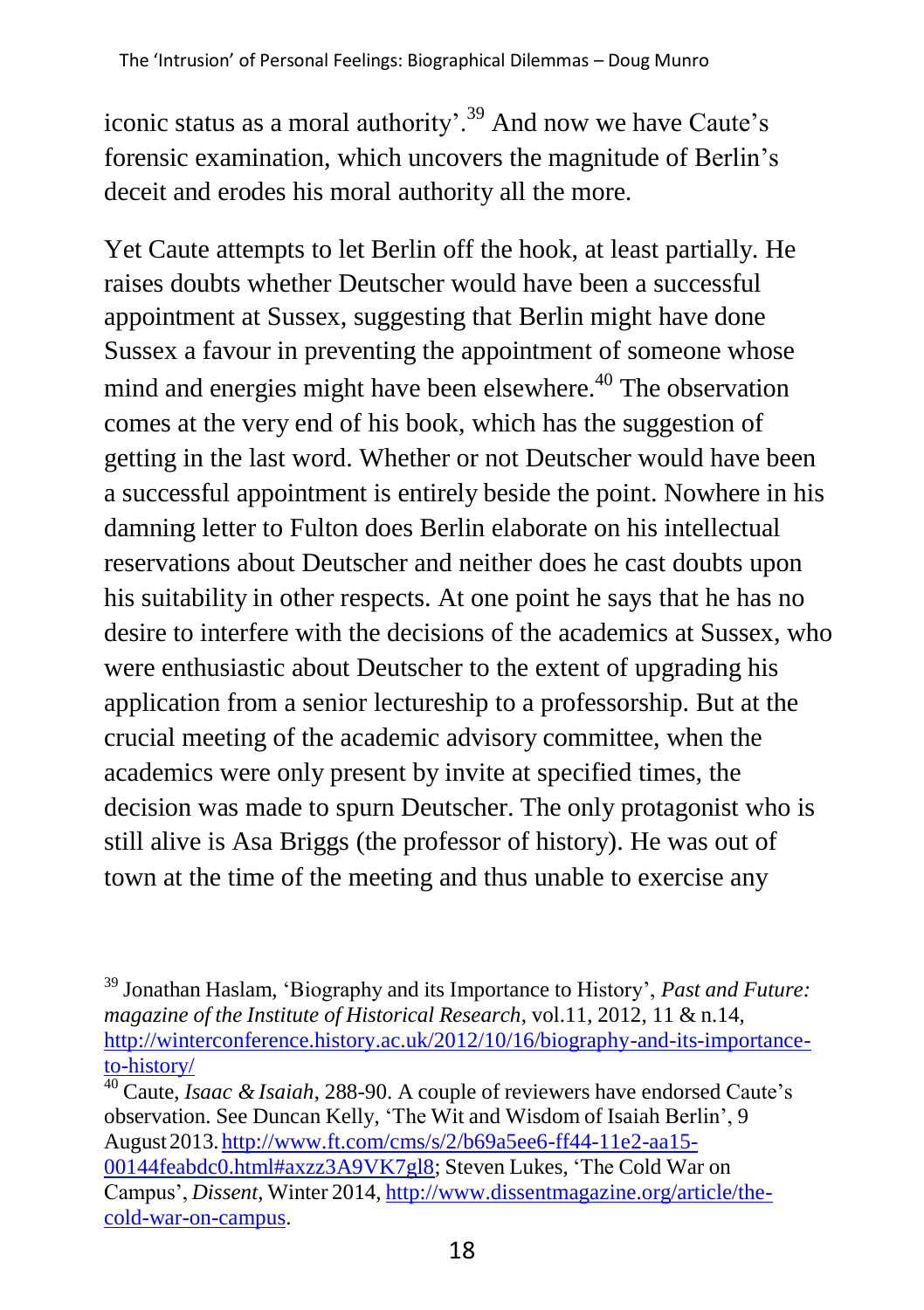influence. He told Caute how disappointed he was that Fulton had vetoed Deutscher's appointment:

I was aware of [Berlin's] intense distrust of Deutscher who seemed to me a great 'acquisition'. As far as I can recall, Fulton did not tell me of Isaiah's veto, for that is how Fulton treated it…. In those early Sussex days I had considerable power to carry through appointments, but ultimately the Vice-Chancellor had his own veto powers, very seldom used.... I very much wanted Deutscher at Sussex. $41$ 

Some strong words have been said in the final few paragraphs. Academics are normally far more restrained and the reader might be asking whether Berlin's action against Deutscher is worth all the fuss? It hardly matters, one might say: worse things have happened at sea. Viewed in that light, the Deutscher affair is of minor moment. In my experience – having co-authored journal articles on academic appointments and sat on appointment committees – the Deutscher affair may not be characteristic of the appointment process but is but no means an isolated case. One might also say that we have all done things that may embarrass in our lives, or in Michael Holroyd's words:

All of us have griefs and fears, have stupidities, humiliations and regrets we would be rid of. We do not want them preserved in university archives, cooked up and served with a smile for the next generation. All this is acknowledged. $42$ 

<sup>41</sup> Briggs to Caute, 21 June & 19 September 2011, quoted in Caute, *Isaac & Isaiah*, 280-81. Briggs devoted some space to his time at Sussex in his autobiography, but he doesn't mention the Deutscher affair. Briggs, *Special Relationships: people and places* (Barnsley: Frontline Books, 2012), see esp. 144, where he says that 'a powerful incentive to move [from Leeds to Sussex] … was that since I was the first academic appointed I would have a major part in the appointment of others. I was thinking not so much of individuals as a team'. <sup>42</sup> Michael Holroyd, *Works on Paper: the art of biography and autobiography* (London: Little Brown, 2002), 11.